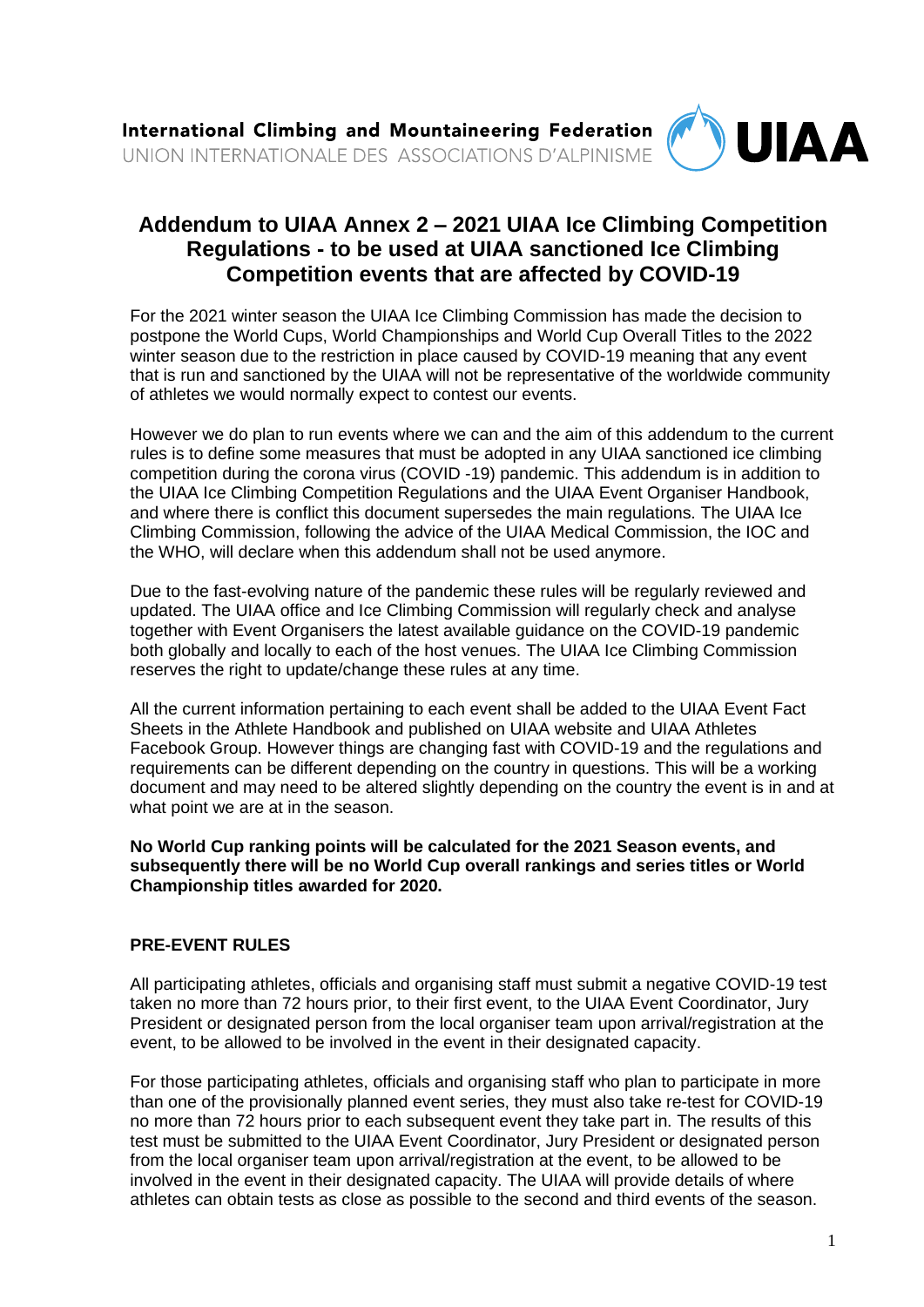

All athletes are recommended to have insurance coverage that would cover them to enter the countries they are planning to visit, cover hospitalisation and all other medical cover if required due to COVID-19 and possible repatriation back to their home country. The UIAA will not be responsible for any of these costs.

# **EVENT RULES**

# **1.1 EVENT DOCTOR**

A doctor shall be appointed by the EO as a COVID-19 Outbreak Response Coordinator, it can either be the Competition Doctor or another doctor, and his/her phone number shall be published on the info sheet, with a clear indication about the hours when he/she can be contacted by NFs for any need. The COVID-19 Outbreak Response Coordinator Doctor shall fluently speak English. The EO shall contact their local public health authorities to determine the health restrictions applicable to each country in conjunction with the Health Authority of that country as well as the local current transmission level, local contact tracing and reporting mechanism and how participants could interact with the local Health care system, besides the COVID-19 Outbreak Response Coordinator. This information should be made available to the athletes via the UIAA, since the conditions/restrictions may vary weekly.

# **1.2 PROTECTIVE EQUIPMENT**

EO shall provide personal protective equipment (e.g. face masks, PPE gloves, gowns, face shields etc.) for onsite medical personnel and athletes (if they require medical treatment) or ensure that they have it; they should provide hand sanitizer and alcohol rubs/hand gels, tissues, frequently replaced soap canisters and closed bins for safe disposal of hygienic materials (e.g. tissues, towels, sanitary products) in washrooms and changing rooms; provide hand sanitizers and alcohol rubs for all entrances and throughout the venue.

# **1.3 WHAT TO DO IN CASE OF (SUPPOSED) A POSTIVE COVID-19 TEST**

The Event Fact Sheet shall contain the protocol to follow in case a person feels unwell and/or shows symptoms associated with COVID-19 during the event. The relevant Team Manager or the athletes shall inform by phone the Event coordinator, and they will coordinate with EO and COVID-19 Outbreak Response Coordinator Doctor on how to treat and isolate the case (treatment will vary from country to country). The COVID-19 Outbreak Response Coordinator Doctor shall decide what to do with the other direct contacts and members of their team based on the local requirements on contact tracing.

#### **1.4 DECISION PROCESS IN CASE OF (SUPPOSED) POSTIVE COVID-19 TEST**

In case a person feels unwell and/or shows symptoms associated with COVID-19 during the event, after having applied the protocol article 1.3. The Event Coordinator will organise an online meeting with UIAA President, UIAA Operations Director, Jury President, Event Organiser and COVID-19 Outbreak Response Coordinator Doctor in order to decide if the competition shall be suspended, postponed, or cancelled. The COVID-19 Outbreak Response Coordinator Doctor has the final decision about the competition. The Event Coordinator will inform all the participants about the final decision and this decision will be immediately published on the UIAA Athletes Group and on the UIAA website. It will be necessary to trace exactly who the effected person/s had been in contact with during the competition and inform them they are recommended to self-isolate for 14 days according to local public health requirements.

If an athlete or official tests positive for COVID-19 from any of the pre-event required testing then they will immediately be removed from the competition and given the rank that they were in at the point in the competition that they were removed. The athlete will not be able to take part in any further events in the series.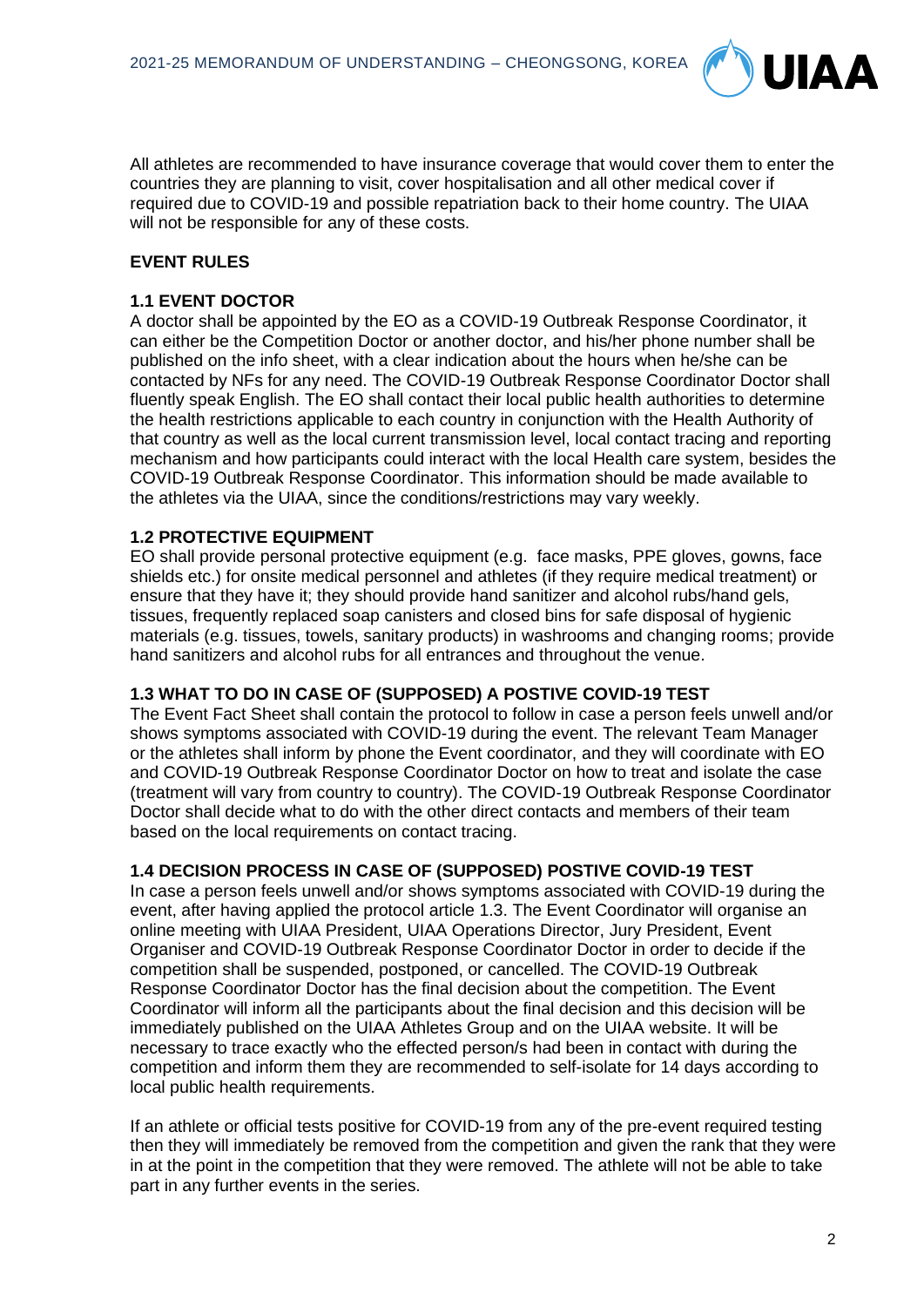

# **2. GENERAL RULES, TECHNICAL MEETING, UIAA ATHLETES FACEBOOK GROUP AND VIDEO DEMONSTRATION**

#### **2.1 CALENDAR of EVENTS**

A calendar of events should be confirmed at least 8 weeks before the 1st day of the competition.

# **2.2 EVENT FACT SHEET**

The Event Fact Sheet, containing information about the competition and also the specific information detailed in article 1.1 (interaction with the host country healthcare system) and article 1.3 (protocol to follow in case a person feels unwell and shows symptoms associated with COVID-19 during the event) should be published on UIAA website not less than 30 days before the first day of competition.

# **2.3 CONFIRMATION**

The participation of all team members must be confirmed to the Event Coordinator by phone or via email after arrival to the event's location within 24h before the 1st competition day of the event.

# **2.4 TECHNICAL MEETING**

The Technical Meeting, as defined by the rules, will be replaced by an online-only Technical Meeting held 5 days before the event to prepare teams, ahead of travel, with COVID-19 mitigation measures and event requirements; and if necessary an online-only second Technical Meeting one day before the event. Information about the meeting will be included in the Event Fact sheet, and information about the second meeting will be communicated via the UIAA Athletes FB Group. A short summary of the Technical meeting will be posted on the UIAA Athletes FB Group.

#### **2.5. STARTING LISTS**

The Starting List will be published on UIAA website and on the UIAA Athletes FB Group the day before the 1st competition day of the event.

#### **2.6 UIAA ATHLETES FACEBOOK GROUP**

All event information will be shared via the UIAA Athletes FB Group.

#### **2.7 VIDEO DEMONSTRATION FOR LEAD QUALIFICATION**

In order to guarantee social distancing no video demonstration will be provided in the isolation area. Demonstration videos will be published on the UIAA YouTube channel the day before the competition and will be announced on the UIAA Athletes FB Group.

#### **2.8 TIMELINE**

- Days 30 Confirmation that the Calendar Event is not cancelled
- Days 30 Publication of the Event Fact Sheet
- Days 5 Online Technical Meeting
- Day 1 Publication of video demonstration Publication of Starting Lists Online Technical Meeting (if required)

# **2.9. GENERAL INFORMATION**

All athletes, UIAA Officials, National officials, volunteers will be checked by Emergency COVID-19 Outbreak Response Coordinator Doctor: in case of high body temperature (checked with a contactless thermometer and value defined by WHO) or in case of symptoms associated with COVID-19 (i.e. cough, shortness of breath, loss of sense of taste/odour, sore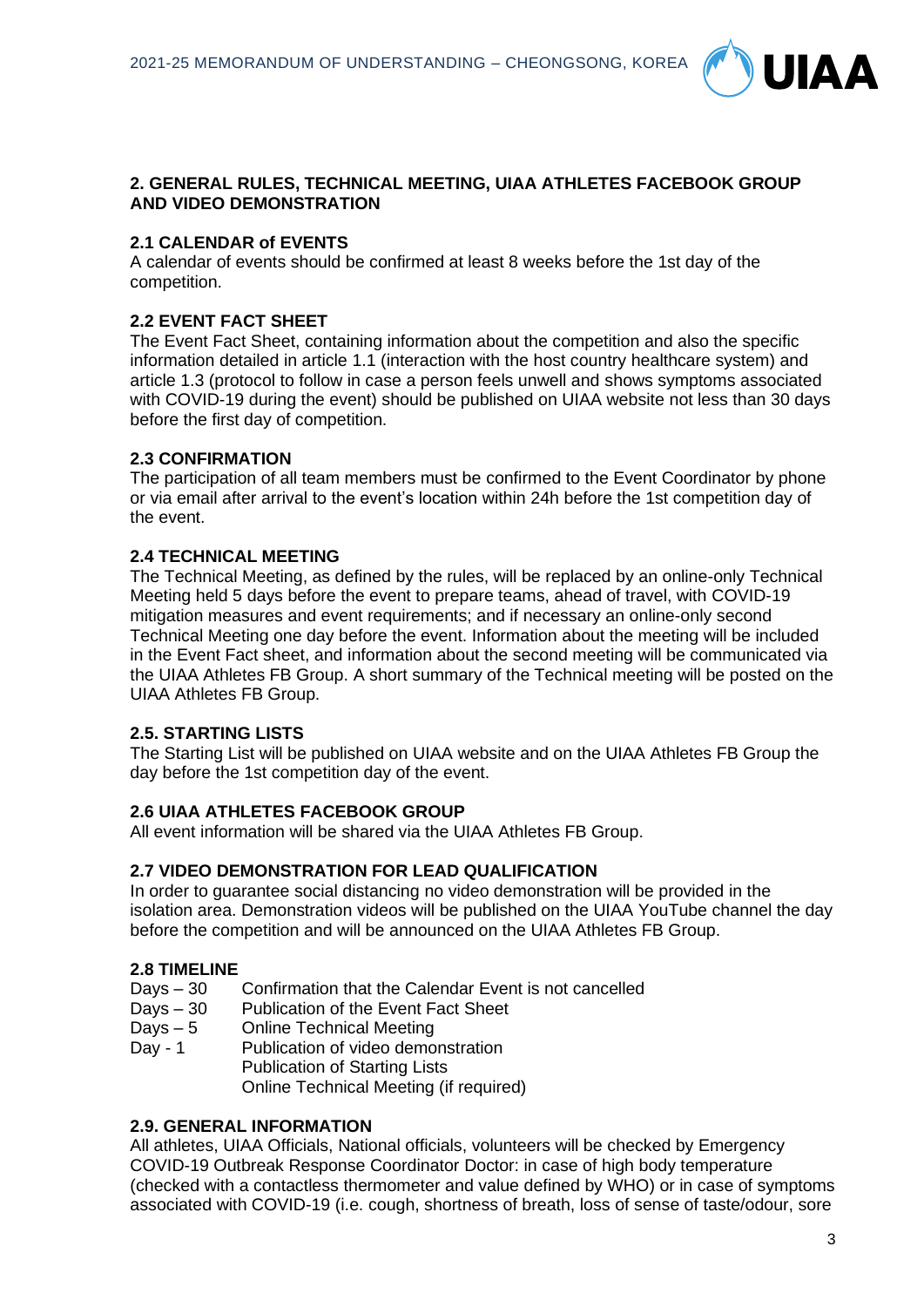

throat, cold, aching limbs) they shall not be allowed in any part of the venue. Before travelling to competitions, it is recommended to check that Athletes and Team Officials insurance covers COVID-19 travel and health support. Sharing materials (axes, crampons, boots, ropes, bottles, towels, face masks etc.) is strictly forbidden.

It is the responsibility of all athletes participating in any calendar event to ensure that they are fully informed and that every athlete in their teams are fully informed of all details relating to the competition, particularly about all the COVID -19 related measures.

**National rules and regulation provided by the host country will be respected. In addition to their normal equipment, athletes will have their personal face mask (to be used when necessary). Hand gel dispenser, and towel: minimum 150 x 70 cm**

### **3. ATHLETE AREAS**

#### **3.1 ISOLATION/WARM UP ZONE**

Volunteers working in common areas (isolation/warmup zone, transit zone and field of play) shall always wear a face mask. Athletes shall always wear a face mask in the isolation area.

In order to keep social distancing, the isolation/warmup zone shall be arranged in two separate zones: holding area and warm up. If isolation is not necessary (i.e. in speed and in lead qualification) the same rules for health screening (temperature check, hands sanitizing etc.) will apply at the entrance of the warm-up area. In the holding area there shall not be a warm-up wall: athletes can warm up here only with their personal equipment. In order to guarantee the same stay in warm up area to all athletes, the first athletes to climb will be allowed, 30 minutes before their supposed climbing time, to move to the warm up area and the next athlete will be allowed every 5 minutes and so on.

Isolation/warmup holding area shall guarantee an area sufficient to ensure physical distancing of participants at least of  $1.5 - 2$  meters, according to local public health regulations. In order to reduce the total number of people in isolation, no team officials will be allowed. The COVID-19 Outbreak Response Coordinator Doctor shall check all the registered athletes before they are allowed to enter isolation zone: in case of high body temperature (checked with a contactless thermometer) or in case of symptoms associated with COVID-19 (i.e. cough, shortness of breath, loss of sense of taste/odour, sore throat, cold, aching limbs) athletes shall not be allowed in. After having been checked all the athletes shall wash their hands using an alcohol-based hand gel. The EO shall provide alcohol-based hand gel dispenser in isolation area, but a personal hand gel dispenser is recommended. No common food or drink or water dispensers will be provided by EO. Every athlete must have their personal towel to be put on the floor or the chair when seating in common areas or be wearing full body clothing (long trousers and long-sleeved top). All the persons inside isolation/warmup (athletes, volunteers, officials etc.) will respect social distance (1 meter minimum). At the end of the round, points/surfaces that are touched frequently (i.e. doors, chairs, WC etc.) shall be cleaned with alcohol or disinfectant by EO staff. Both isolation and warm up zones if applicable should be equipped with closed bins with lids for safe utilisation of any tissues etc.

#### **3.2 WARM UP AREA (if separate to Isolation)**

In order to reduce the total number of people in warm up area, no Team Officials will be allowed in. Every athlete must have their personal towel to be put on the mat and/or the chair or be wearing full body clothing (long trousers and long-sleeved top). When moving from isolation to warm up every athlete will bring all their personal belongings. EO shall provide alcohol-based hand gel dispenser in warm up, but a personal hand gel dispenser is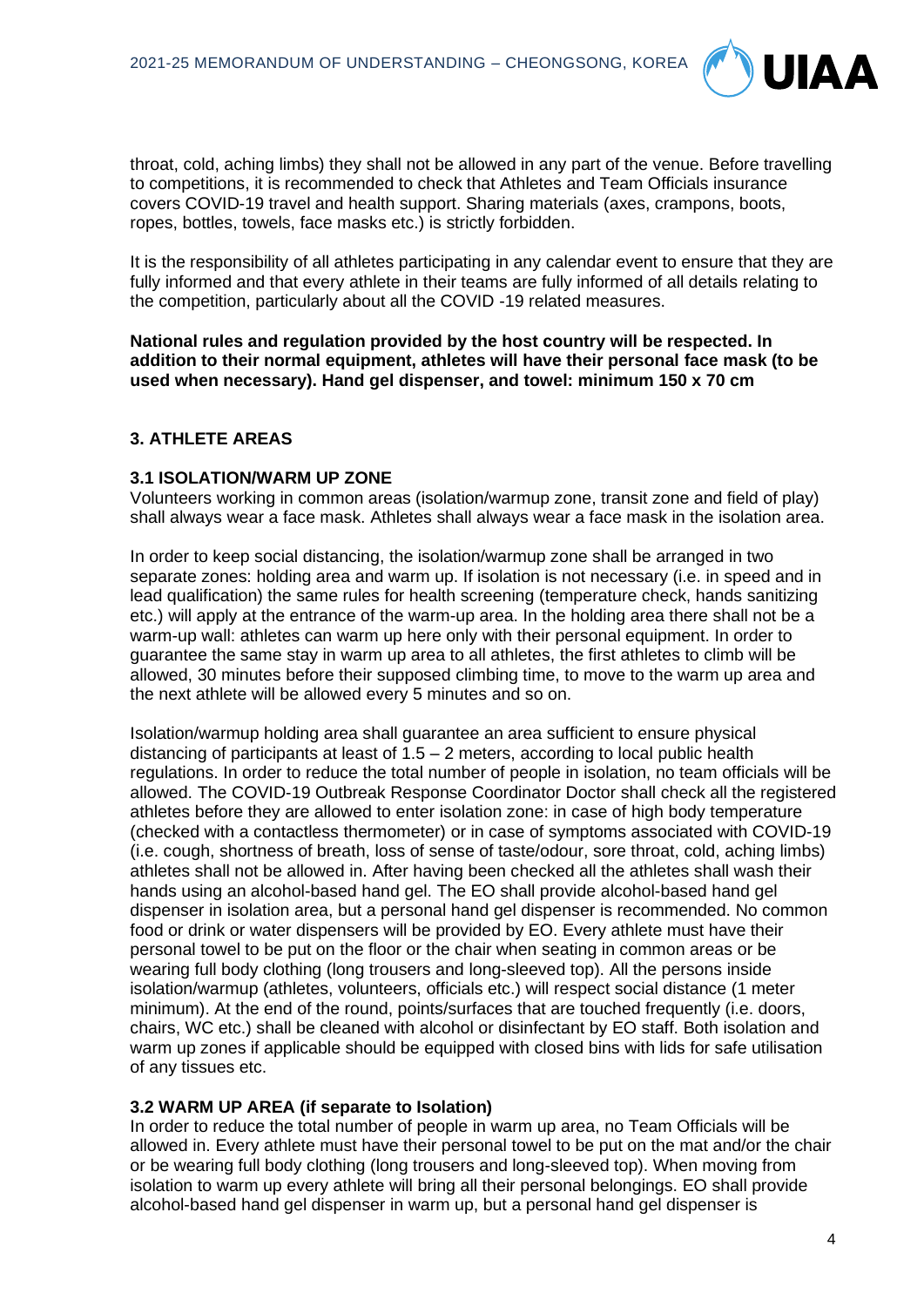

recommended. At the end of the round, points/surfaces that are touched frequently (i.e. doors, chairs etc.) shall be cleaned with alcohol or disinfectant by EO staff. When using the warmup wall, climbing gloves must be worn at all times – no touching the holds with bare hands. Both isolation and warm up zones if applicable should be equipped with closed bins with lids for safe utilisation of any tissues etc.

## **3.3 TRANSIT ZONE**

When moving from warm up to transit zone every athlete, possibly helped by a volunteer, will bring all their personal belongings. In the transit zone every athlete shall have a personal alcohol-based hand gel dispenser. The transit zone chair shall be covered by athlete's personal towel. When the athlete goes out from transit zone to climb a volunteer, wearing face mask and ppe gloves, will pick up the towel and the athletes personal belongings and move it to the hot seat area. At the end of the round points/surfaces that are touched frequently (i.e. doors, chairs etc.) shall be cleaned with alcohol or disinfectant by EO staff.

# **4.COMPETION AREA**

#### **4.1 LEAD**

Belayers and all officials shall wear face masks and a visor which after the athlete is above the second quick draw this can be removed. During observation time all athletes shall wear their face masks. During their competition attempt athletes do not need to wear a face mask.

Every athlete will climb using their own personal rope. The ropes should be 9-10mm in diameter, 60 meters in length, a UIAA Safety Label certified brand and shall be in suitable rope bag. In case the rope is not judged appropriate by the Chief Routesetter, in consultation with other officials, the EO will provide an alternative rope.

The athlete will tie into the rope in the transit zone, then the rope will be clipped into the first quickdraw of the route during the athletes permitted 60 seconds preparation time prior to them starting their attempt. If this process takes longer than 60 seconds the athlete must be ready to start immediately after they are given permission from the belayer. The athlete is responsible for collecting their rope from the belayer after their attempt is over.

If an athlete drops an ice axe during their attempt, it is their responsibility to collect it from the floor of the field of play when they are lowered to the ground after their attempt.

If an athlete's ice axe remains in the route after their attempt a representative from the EO team will be remove it whilst wearing ppe gloves, these gloves must be discarded after each occurrence and fresh gloves worn for the next occurrence of this situation. The athlete is then responsible for collecting their ice axe which will be left in a designated area.

#### **4.2 SPEED**

Belayers and all officials shall wear face masks. During their competition attempt athletes do not need to wear a face mask.

If an athlete drops an ice axe during their attempt, it is their responsibility to collect it from the floor of the field of play when they are lowered to the ground after their attempt.

# **5. EVENT AND UIAA OFFICIALS**

National rules and regulation provided by the organising country will be respected. In addition, in any period of the competition all UIAA officials and volunteers shall wear a face mask. Every Officials meeting shall comply with the relevant national rules. In any case every